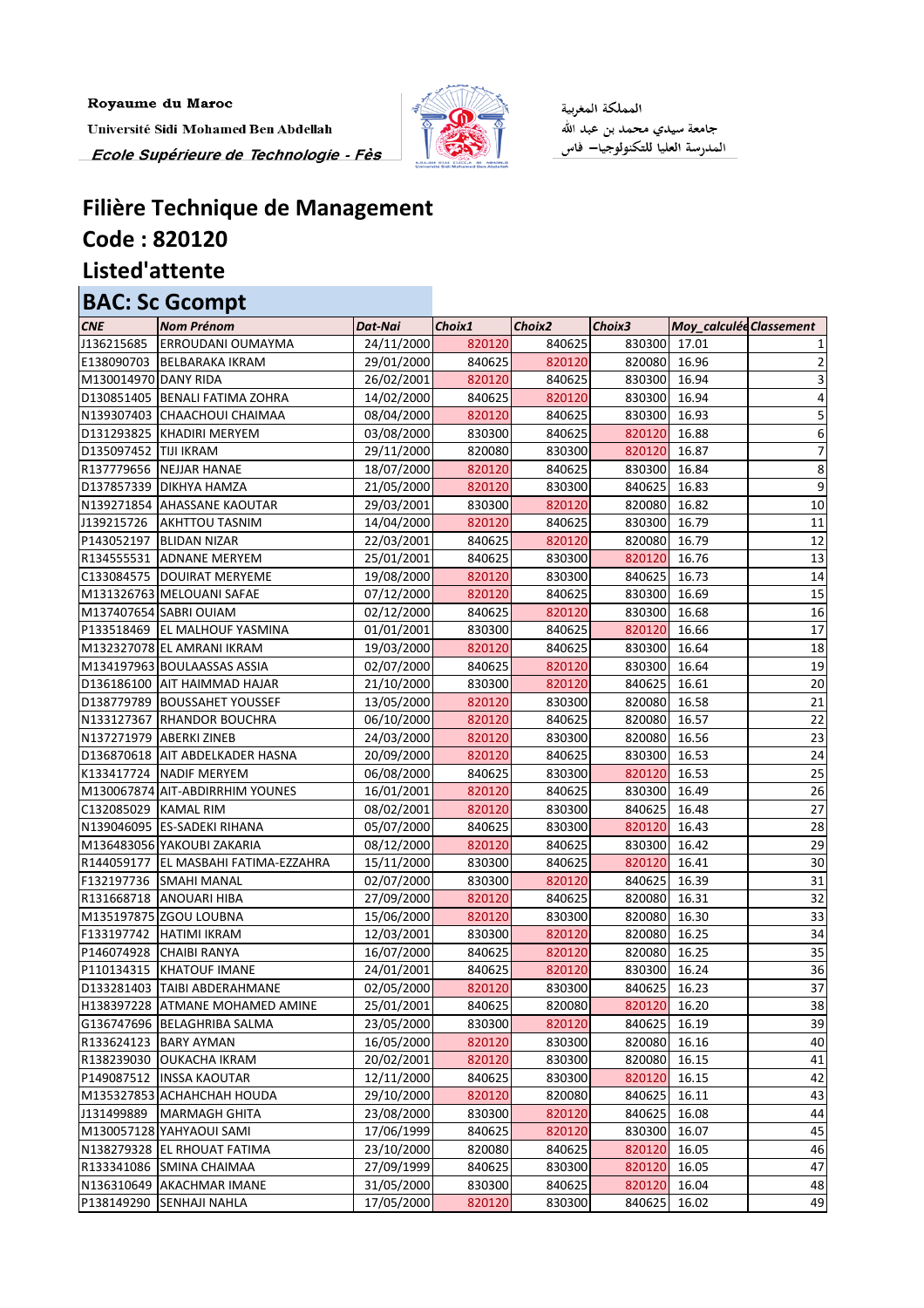|                        | C130110650 ARBAN LAMIAA             | 01/06/2000               | 820120 | 830300           | 840625           | 16.02          | 50              |
|------------------------|-------------------------------------|--------------------------|--------|------------------|------------------|----------------|-----------------|
|                        | R135476552 HAFFAD OUMAIMA           | 14/04/2000               | 820120 | 830300           | 840625           | 16.00          | 51              |
| F132261669             | <b>FARIK OUMAIMA</b>                | 23/05/2000               | 820120 | 840625           | 830300           | 15.99          | 52              |
|                        | M136421030 BENHACHEM SALMA          | 01/01/2001               | 820120 | 840625           | 830300           | 15.96          | 53              |
|                        | D130097405 EL-FATMI MARIAM          | 18/08/2000               | 820120 | 840625           | 830300           | 15.93          | 54              |
| J130539307             | <b>FOUADI ZOUHEIR</b>               | 12/06/2000               | 820120 | 840625           | 840625           | 15.88          | 55              |
|                        | N133236973 EL KASRAOUI FADWA        | 01/02/2000               | 840625 | 820120           | 830300           | 15.87          | 56              |
|                        | N138261299 SAADANI HASSANI REDA     | 10/04/2000               | 830300 | 820120           | 840625           | 15.85          | 57              |
|                        | R130901149 OUADAY ANASS             | 18/03/2001               | 840625 | 820120           | 830300           | 15.83          | 58              |
|                        | R135422447 JOUIR KAWTAR             | 29/11/2000               | 820120 | 840625           | 820080           | 15.81          | 59              |
|                        | R133476803 LAGHRARI OUMAIMA         | 25/05/2000               | 820120 | 830300           | 840625           | 15.79          | 60              |
| F131341015             | <b>SOUINI KAWTER</b>                | 09/09/2000               | 820120 | 840625           | 830300           | 15.78          | 61              |
|                        | P132180318 EL-AFI IMANE             | 18/01/2000               | 820120 | 840625           | 830300           | 15.77          | 62              |
|                        | N135386733 AMDARRAA WAFAE           | 01/05/2000               | 820120 | 830300           | 820080           | 15.77          | 63              |
|                        | F133257110 AACHOUCHE MAROUA         | 13/07/2000               | 820120 | 830300           | 820080           | 15.74          | 64              |
|                        | S134403211   EL BERGUI FADOUA       | 12/03/2001               | 840625 | 830300           | 820120           | 15.74          | 65              |
|                        | R134263586   MOUAKKAL YASSER        | 07/02/2001               | 820120 | 830300           | 840625           | 15.72          | 66              |
|                        | M134494740 MIMOUNI OMAR             | 18/10/2000               | 840625 | 830300           | 820120           | 15.72          | 67              |
|                        | M134292447 HALIMI OUSSAMA           | 29/04/1999               | 820080 | 820120           | 840625           | 15.71          | 68              |
|                        | R141015793 LEKMITI AYOUB            | 22/05/2000               | 820120 | 840625           | 830300           | 15.68          | 69              |
|                        | C130109639   FAHIM FATIMAEZAHRA     | 18/11/2000               | 820120 | 840625           | 830300           | 15.65          | 70              |
|                        | K133074491   MOUINDO IMANE          | 31/12/1998               | 830300 | 840625           | 820120           | 15.64          | 71              |
|                        | D136698383 HAJAMI ISMAIL            | 27/08/2000               | 820120 | 840625           | 820080           | 15.63          | $\overline{72}$ |
|                        | M133326896 BOUCHEMAL MEHDI          | 20/07/2000               | 820080 | 820120           | 830300           | 15.63          | 73              |
|                        | E136238222 KEJJA KARIMA             | 08/04/2000               | 820120 | 820080           | 840625           | 15.62          | 74              |
| J141049454             | <b>ACHIK OUMAIMA</b>                | 21/01/2000               | 830300 | 820120           | 840625           | 15.61          | 75              |
|                        | H142017630 CHAHLAL ASMAE            | 08/10/2000               | 820120 | 830300           | 840625           | 15.60          | 76              |
|                        | M138523383 DERSAOUI FATIMA          | 17/06/2000               | 820120 | 840625           | 830300           | 15.57          | $\overline{77}$ |
|                        | R135895738   MADIH IMANE            | 01/01/2000               | 830300 | 820120           | 840625           | 15.57          | 78              |
| F130197785             | <b>BEN SALMIA YOUSSEF</b>           | 02/01/2000               | 820080 | 820120           | 840625           | 15.55          | 79              |
| J132539297             | <b>SBAI IKRAM</b>                   |                          | 820080 | 830300           | 820120           | 15.53          | 80              |
|                        | P130149311 EZZOUAK MOUAD            | 25/12/2000               | 820120 | 840625           |                  |                |                 |
|                        | M133141645 MABSOUT FATIMA ZAHRA     | 02/01/2001               | 820120 | 830300           | 830300<br>840625 | 15.51<br>15.41 | 81<br>82        |
|                        | R134917981 CHAKRAD ILYAS            | 26/12/1999<br>13/07/2000 | 840625 | 820120           | 830300           | 15.39          | 83              |
|                        | G132601076 LAMKHANTAR CHAIMA        |                          | 840625 |                  | 820120           | 15.38          | 84              |
|                        |                                     | 27/10/2000<br>20/07/2000 | 820120 | 830300<br>830300 | 840625           | 15.36          | 85              |
|                        | M137289704 LAHRACHE GHITA           |                          |        |                  |                  |                |                 |
| F137197767             | <b>FATTAHI ASSIA</b>                | 02/11/2000               | 820120 | 840625           | 830300           | 15.35          | 86<br>87        |
| F139356335 RAJII NADIA |                                     | 17/02/2000               | 820120 | 840625           | 820080           | 15.33          |                 |
|                        | B137023257 FARAH HARROUCH           | 10/12/2000               | 820120 | 840625           | 820080           | 15.32          | 88              |
| C131115627             | <b>BENCHAGRA ANAS</b>               | 25/01/2001               | 820120 | 830300           | 840625           | 15.28          | 89              |
| F147058198             | <b>ABOUAISSA FADILA</b>             | 15/12/2000               | 820120 | 820080           | 840625           | 15.27          | 90              |
| E141056707             | <b>EL-GUENAOUI ZAYNAB</b>           | 26/11/2000               | 820120 | 840625           | 830300           | 15.25          | 91              |
|                        | N135370540 AZEWAOU SIHAM            | 17/08/2001               | 840625 | 820120           | 830300           | 15.25          | 92              |
|                        | P139525597 SALIOUI BASMA            | 10/08/2001               | 840625 | 820120           | 820080           | 15.19          | 93              |
|                        | D134436594  HERMASS HAJAR           | 14/04/2000               | 840625 | 830300           | 820120           | 15.11          | 94              |
| J135111244             | <b>SOUIB HIBA</b>                   | 01/04/2000               | 820120 | 820080           | 830300           | 15.10          | 95              |
|                        | R132488562 JJILAL ABDELWAHAB        | 12/10/2000               | 840625 | 820120           | 820080           | 15.09          | 96              |
| F145050267             | <b>EL-ADFAOUI HALIMA</b>            | 09/06/2000               | 820120 | 830300           | 840625           | 15.06          | 97              |
|                        | P133126784 BENABDELKADER SOULAIMANE | 23/05/2000               | 820120 | 830300           | 820080           | 15.05          | 98              |
| P145087483             | MAKHCHAN NADA                       | 21/10/2000               | 840625 | 830300           | 820120           | 15.04          | 99              |
|                        | M135536826 AMHAOUCH HIND            | 18/07/2000               | 840625 | 820120           | 830300           | 15.02          | 100             |
|                        | G133601607 BOUKBIR FATIMA EZZAHRA   | 30/07/2000               | 820120 | 840625           | 830300           | 15.01          | 101             |
|                        | R130107229   NAJEM BASMA            | 17/01/2001               | 820120 | 830300           | 840625           | 15.00          | 102             |
|                        | D147046163  HAMOUDDOU SOUHAILA      | 30/10/2000               | 820120 | 840625           | 830300           | 14.98          | 103             |
|                        | R137884976   TERBAOUI MARYAME       | 15/07/2000               | 830300 | 840625           | 820120           | 14.98          | 104             |
|                        | M133326929 LAMAISSI HASSNAE         | 12/11/2000               | 820120 | 840625           | 830300           | 14.97          | 105             |
|                        | R130020156 KOUSSAIMI INASSE         | 20/09/2000               | 820120 | 830300           | 840625           | 14.97          | 106             |
|                        | R136559989 ANWAR HICHAM             | 08/01/2001               | 820120 | 830300           | 820080           | 14.96          | 107             |
| J133500024             | <b>IMMAS AICHA</b>                  | 24/11/2000               | 820120 | 830300           | 840625           | 14.96          | 108             |
| J132492511             | KAMAL FATIMA ZAHRA                  | 08/08/2000               | 820120 | 840625           | 830300           | 14.95          | 109             |
| P132530395             | <b>CHAOU KAOUTAR</b>                | 06/07/2000               | 820120 | 840625           | 830300           | 14.92          | 110             |
| J131476092             | <b>BAJOURI ZINEB</b>                | 14/11/2000               | 830300 | 820120           | 840625           | 14.89          | 111             |
|                        | G132529969 ESSABBAR BOUCHRA         | 21/09/2000               | 820120 | 830300           | 840625 14.87     |                | 112             |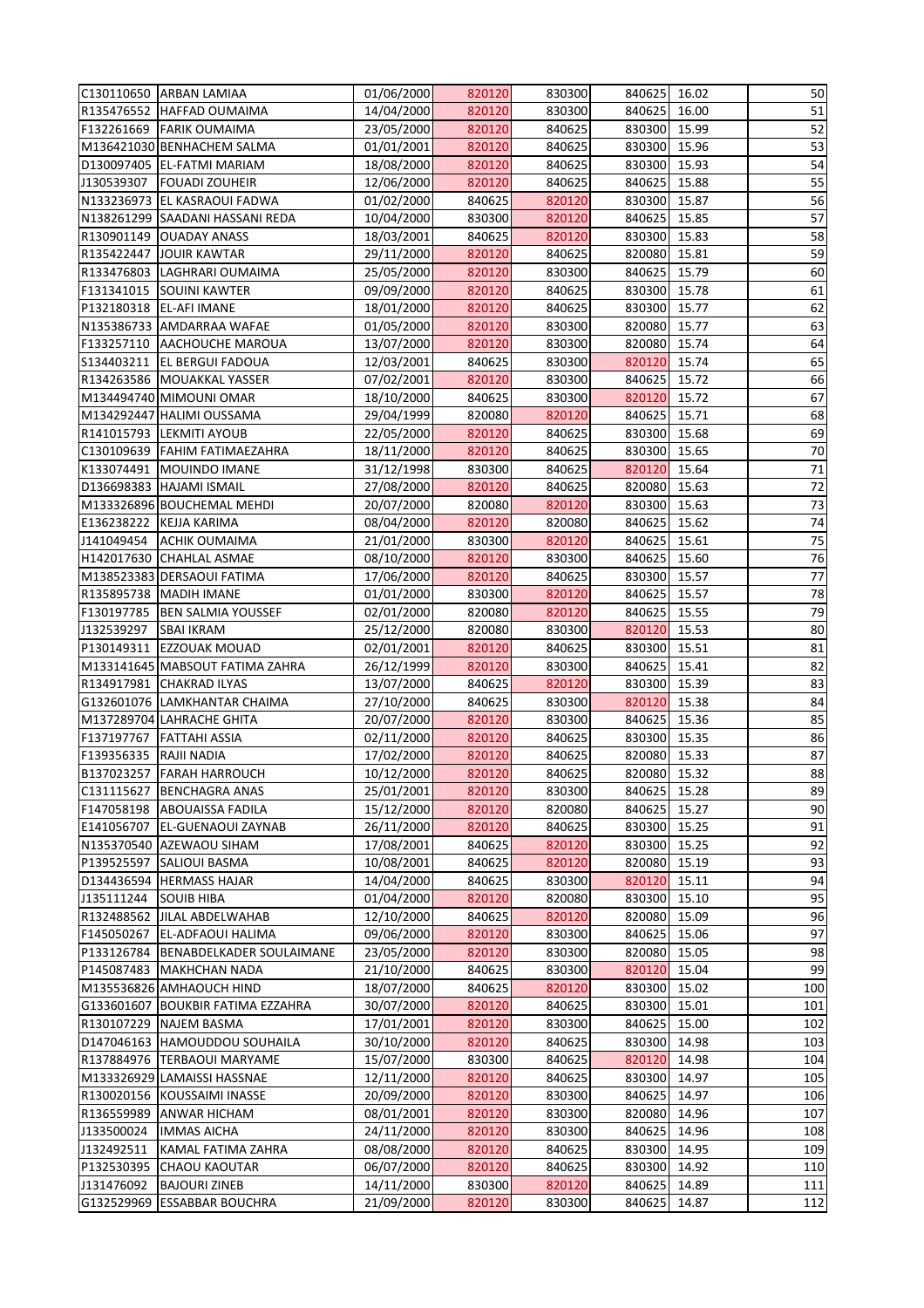| D139784933 AHDDOUNE AYOUB                     | 26/04/2000               | 820120           | 840625           | 820080           | 14.86          | 113 |
|-----------------------------------------------|--------------------------|------------------|------------------|------------------|----------------|-----|
| R132805909 MOUSTAGIR ZINEB                    | 16/01/2001               | 820120           | 840625           | 820080           | 14.85          | 114 |
| N133271892 BRITEL WISSAL                      | 19/01/2001               | 820120           | 820080           | 830300           | 14.84          | 115 |
| D136436542 DAOUDI LAMYA                       | 21/11/2000               | 820120           | 840625           | 830300           | 14.84          | 116 |
| N137272099 EL AMRANI HASNAE                   | 11/07/2000               | 820080           | 840625           | 820120           | 14.81          | 117 |
| J139527997<br><b>BOUIKALFIDANE KHALIL</b>     | 19/02/2001               | 820120           | 830300           | 820080           | 14.80          | 118 |
| F130107795  IBNOUSAID RIM                     | 05/03/2000               | 820120           | 840625           | 830300           | 14.76          | 119 |
| F134319822<br><b>SAAD RAJAA</b>               | 08/09/2000               | 820120           | 840625           | 820080           | 14.75          | 120 |
| M138371743 OUTACH MOHAMED                     | 21/12/1999               | 840625           | 820120           | 830300           | 14.73          | 121 |
| J142002591<br><b>EL GHOUFIRI DRISSI HOUDA</b> | 09/02/2001               | 830300           | 840625           | 820120           | 14.71          | 122 |
| D136340990 MRAIKIK MARIAM                     | 10/05/2000               | 820120           | 830300           | 840625           | 14.70          | 123 |
| D131444227 BOUIALI IMANE                      | 03/12/1999               | 830300           | 840625           | 820120           | 14.70          | 124 |
| P134006242  LAHBIB HAJAR                      | 17/03/2000               | 820120           | 820080           | 830300           | 14.69          | 125 |
| D140015506 ELGARABI BOUCHRA                   | 18/11/1999               | 830300           | 820120           | 840625           | 14.67          | 126 |
| J131521626<br><b>BENHISSOUN CHAIMAE</b>       | 21/10/2000               | 820120           | 840625           | 830300           | 14.63          | 127 |
| F132379422<br><b>EL GUERRAB KHAOUELA</b>      | 31/10/2000               | 830300           | 820120           | 820080           | 14.62          | 128 |
| F136159056 HADIK NOHAYLA                      | 26/09/2000               | 830300           | 820120           | 840625           | 14.61          | 129 |
| F133355882  LAATIQ FATIMA EZZAHRAE            | 02/09/2000               | 830300           | 820120           | 840625           | 14.60          | 130 |
| M130019423 AOUNI FATIMA-ZAHRAE                | 05/02/2001               | 820120           | 840625           | 820080           | 14.59          | 131 |
| F140003992 HAMARAS IKRAME                     | 15/02/1999               | 820120           | 840625           | 830300           | 14.58          | 132 |
| M133189098 AMRANI KHAOULA                     | 09/09/2000               | 820080           | 840625           | 820120           | 14.56          | 133 |
| D137191152 OUCHOUKHANE HAJAR                  | 11/04/2001               | 820120           | 830300           | 840625           | 14.51          | 134 |
| M139483185 CHOUKRI IMANE                      | 06/03/2000               | 820080           | 830300           | 820120           | 14.50          | 135 |
| P131456342   MAJMOUA CHOUROK                  | 25/01/2001               | 840625           | 820120           | 830300           | 14.49          | 136 |
| M134449565 OUTAGHIBIT RAJAE                   | 11/01/2000               | 820120           | 840625           | 820080           | 14.47          | 137 |
| M130431661 EL HACHIMI WISSAL                  | 20/08/2000               | 840625           | 820120           | 830300           | 14.47          | 138 |
| M139188787 TALEB OTHMANE                      |                          | 820120           | 840625           | 830300           | 14.46          | 139 |
| C132067075   EL BOURZGUI EBTISSAM             | 26/04/2000<br>19/11/2000 | 820120           |                  | 840625           | 14.46          | 140 |
| P141010858 BELAFKIR ANAS                      |                          | 820120           | 830300<br>840625 | 830300           | 14.45          | 141 |
|                                               | 30/03/2000               |                  |                  |                  |                |     |
| P110133201   OUAZZANI TOUHAMI YOUSSEF         | 15/12/2000               | 840625<br>820080 | 820120           | 830300           | 14.44          | 142 |
| D143056865   KEBDANI FATIMA-ZAHRA             | 05/01/2000               |                  | 820120           | 830300           | 14.41          | 143 |
| H130013435 EL FAKHOURI MALAK                  | 12/05/2001               | 820120           | 830300           | 840625           | 14.40          | 144 |
| F137107782 ARBALOU ELMAHDI                    | 30/03/2001               | 840625           | 820080           | 820120<br>840625 | 14.40<br>14.39 | 145 |
| E146191497 SKOULI ZINEB                       | 02/02/2000               | 830300           | 820120           |                  |                | 146 |
| F149028760<br><b>FAIDA BADIA</b>              | 26/12/1999               | 840625           | 820120<br>840625 | 830300           | 14.39          | 147 |
| N133103890 TIJAMI ANAS                        | 12/09/2000               | 820120           |                  | 820080<br>830300 | 14.38          | 148 |
| F145015362 MOUBACHAR NOUHAILA                 | 08/09/2000               | 840625           | 820120           |                  | 14.38          | 149 |
| D131191329   MAAKI LAHOUCINE                  | 29/10/2000               | 820120           | 840625           | 820080           | 14.36          | 150 |
| H139247100 MAHROUG SIHAM                      | 26/11/2000               | 820120           | 840625           | 830300           | 14.36          | 151 |
| M132131254 BOUFOUS HAMZA                      | 21/08/2000               | 820120           | 840625           | 830300           | 14.36          | 152 |
| G138701548 OUABI SAID                         | 30/04/2000               | 830300           | 840625           | 820120           | 14.36          | 153 |
| C134055288 AIT BAHMAN ABDERRAZAQ              | 14/08/2001               | 820120           | 830300           | 840625           | 14.35          | 154 |
| C133055291 BENAFKIR TAHA                      | 10/01/2001               | 820120           | 840625           | 830300           | 14.34          | 155 |
| H139181562 ANKAZE HALA                        | 15/07/2000               | 820120           | 840625           | 830300           | 14.33          | 156 |
| R134575514 AROUHAL KAOUTAR                    | 28/10/2000               | 820120           | 830300           | 820080           | 14.32          | 157 |
| F130160543 EL KYAKI ILIAS                     | 24/02/2000               | 840625           | 820120           | 830300           | 14.31          | 158 |
| M130110360 RAMDANI MOHAMED                    | 25/07/2000               | 820120           | 830300           | 840625           | 14.30          | 159 |
| F138326324 SAFIA HAJAR                        | 14/07/2000               | 820120           | 840625           | 820080           | 14.29          | 160 |
| E146178972 CHERKANI AHLAM                     | 01/08/2000               | 830300           | 820120           | 840625           | 14.29          | 161 |
| D131813838 REDOUAN NAIMA                      | 08/03/2001               | 820120           | 840625           | 820080           | 14.28          | 162 |
| D130338103 RAMZI RANIA                        | 27/05/2000               | 840625           | 830300           | 820120           | 14.28          | 163 |
| J131135042<br><b>TAMOUH MERYEM</b>            | 11/06/2000               | 820120           | 840625           | 820080           | 14.27          | 164 |
| N134361183 AMALLAOUI HAMZA                    | 04/06/2000               | 840625           | 820120           | 820080           | 14.26          | 165 |
| D134286582 BOUSSIR KAOUTAR                    | 28/05/2000               | 840625           | 820120           | 830300           | 14.25          | 166 |
| M130052185 KABLI HIBA                         | 20/11/2000               | 840625           | 830300           | 820120           | 14.24          | 167 |
| M130502870 GUENNADI KHADIJA                   | 18/12/2000               | 840625           | 830300           | 820120           | 14.24          | 168 |
| R130170841 BICHIREGUEN GHITA                  | 18/12/2000               | 840625           | 830300           | 820120           | 14.22          | 169 |
| F145081229 SABHI ALI                          | 02/01/2000               | 820120           | 840625           | 830300           | 14.20          | 170 |
| D138785189 BOUHSSAIR MOHAMED                  | 13/03/2000               | 840625           | 830300           | 820120           | 14.19          | 171 |
| H140053637 AMMARI WISSAL                      | 10/09/2000               | 840625           | 820120           | 830300           | 14.18          | 172 |
| D134318655 CHARRAKI MARYEM                    | 21/07/2000               | 820120           | 830300           | 840625           | 14.17          | 173 |
| S132396098  HMITOUCH ABDELHAY                 | 30/06/1999               | 840625           | 830300           | 820120           | 14.17          | 174 |
| F132378702 ELMOUADDINE YASMINE                | 07/06/2000               | 820120           | 830300           | 840625 14.16     |                | 175 |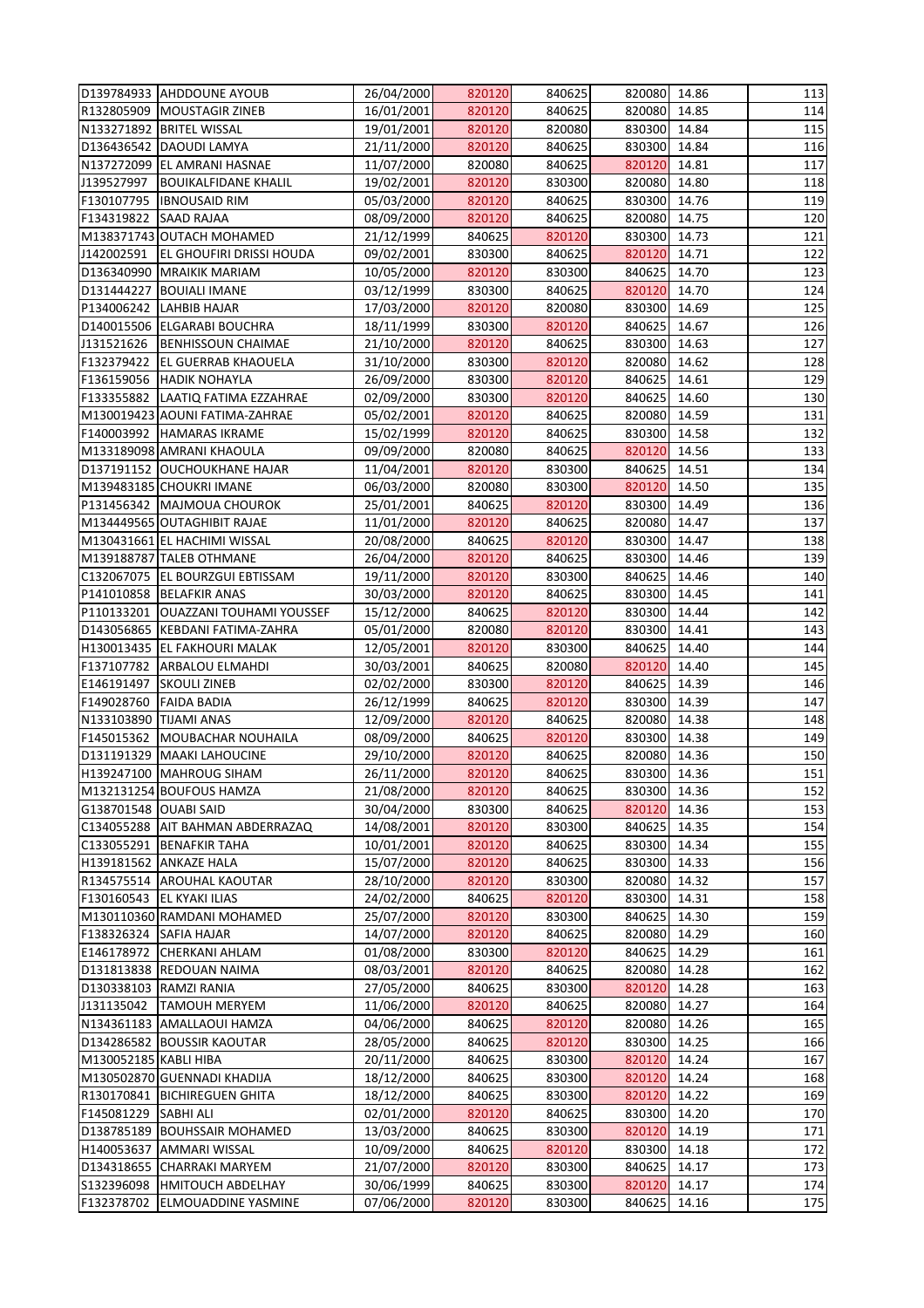|                          | D136338675 ID-HAMOU HASNA           | 25/06/2000 | 820120 | 840625 | 820080       | 14.15 | 176 |
|--------------------------|-------------------------------------|------------|--------|--------|--------------|-------|-----|
|                          | D136798450 OULBOUJ NABIL            | 02/05/2000 | 820080 | 840625 | 820120       | 14.15 | 177 |
|                          | P135532694 BOULMANI ABDERRAHMAN     | 19/07/2000 | 820120 | 840625 | 820080       | 14.14 | 178 |
| J138389136               | <b>BOUZAROITA MAJDA</b>             | 28/06/1999 | 830300 | 840625 | 820120       | 14.13 | 179 |
|                          | D146043882 ADGHAILI MOUNA           | 22/08/2000 | 820120 | 840625 | 820080       | 14.12 | 180 |
|                          | D137716238   DICHRI MOUNIA          | 07/04/2000 | 820120 | 840625 | 820080       | 14.11 | 181 |
|                          | D133436681 LAARAJ OUMAIMA           | 01/03/2000 | 820120 | 840625 | 830300       | 14.10 | 182 |
|                          |                                     |            |        |        |              |       |     |
|                          | M135141539 OUHHABI HAJAR            | 09/09/2000 | 820120 | 840625 | 820080       | 14.08 | 183 |
|                          | G133601255 NAJIBI YASMINE           | 07/03/2000 | 820120 | 840625 | 830300       | 14.04 | 184 |
|                          | M131141508 MOUTAFATIN ABIR          | 28/08/2000 | 830300 | 840625 | 820120       | 14.04 | 185 |
|                          | N135386687 BOUYACOUB OUMAYMA        | 20/02/2000 | 840625 | 820120 | 830300       | 14.03 | 186 |
|                          | M130098131 MHAMDI SIHAM             | 04/04/2000 | 820120 | 830300 | 840625       | 14.01 | 187 |
|                          | R136499750 KHADEM IMANE             | 27/01/2001 | 820120 | 840625 | 830300       | 14.01 | 188 |
| D133534633   TAQUI AKRAM |                                     | 15/05/2000 | 820120 | 820080 | 840625       | 14.00 | 189 |
| L139285924               | <b>NAJIM HIND</b>                   | 02/03/2001 | 840625 | 830300 | 820120       | 14.00 | 190 |
|                          | G132748359 KHOUMRI TAHA             | 08/08/2000 | 820120 | 840625 | 820080       | 13.99 | 191 |
|                          | F135107846 EL KAMLI MOHAMED         | 13/11/2000 | 820120 | 830300 | 820080       | 13.99 | 192 |
|                          | M134180358 HAMIMID BOTAYNA          | 17/12/2000 | 840625 | 820120 | 830300       | 13.99 | 193 |
|                          | P144069287 KOUBAITI NADA            | 02/08/1999 | 840625 | 820080 | 820120       | 13.97 | 194 |
|                          | N133103887 JOUDAR QAMAR             | 08/12/2000 | 840625 | 820120 | 830300       | 13.96 | 195 |
|                          | D132164903   BELHAMRITI NADA        | 18/02/2000 | 820120 | 820080 | 840625       | 13.95 | 196 |
|                          |                                     |            |        |        |              |       |     |
|                          | C131140367  LABBOUT SOUHAIL         | 23/03/2000 | 820080 | 820120 | 840625       | 13.95 | 197 |
|                          | M131216929 KORIKACHE HAFSSA         | 16/11/2000 | 820120 | 820080 | 830300       | 13.93 | 198 |
|                          | M132250177 BOURAIS IBTISSAM         | 06/09/2000 | 840625 | 830300 | 820120       | 13.93 | 199 |
|                          | D131851286 HADNE ANOUAR             | 23/08/2000 | 820120 | 830300 | 840625       | 13.92 | 200 |
|                          | D131907664 SAMIH MOUBARAK           | 09/05/2000 | 820120 | 840625 | 830300       | 13.90 | 201 |
|                          | H147062261   MSSAAD FATIMA ZAHRA    | 16/03/2000 | 830300 | 820120 | 840625       | 13.87 | 202 |
| R142048104 AARAB NADA    |                                     | 28/07/2000 | 840625 | 820080 | 820120       | 13.87 | 203 |
|                          | N130261277   IDWANE JAWAHIR         | 31/12/2000 | 830300 | 820120 | 820080       | 13.86 | 204 |
|                          | D148056953 CHAOUI MEHDI             | 25/08/2000 | 820120 | 830300 | 840625       | 13.84 | 205 |
|                          | H131298650 MAAMAR IMANE             | 15/09/2000 | 820120 | 830300 | 840625       | 13.83 | 206 |
|                          | M134431844 TAGHZAOUI CHAYMAE        | 19/06/2000 | 820120 | 840625 | 830300 13.82 |       | 207 |
|                          | E142179114 EL KHARBACHI WISSAL      | 13/10/2000 | 840625 | 820120 | 830300       | 13.81 | 208 |
|                          | N130314065 MRANI ALAOUI HAFSA       | 02/10/2000 | 830300 | 820120 | 840625       | 13.80 | 209 |
|                          | G134193912 NAMICH CHAIMA            | 04/08/2000 | 830300 | 840625 | 820120       | 13.80 | 210 |
|                          | D136411435 OUBBIH MOHAMED           | 15/12/2000 | 820120 | 840625 | 830300       | 13.79 | 211 |
|                          |                                     |            |        |        |              |       |     |
| M130350739 KARAM HIND    |                                     | 11/11/2000 | 820120 | 820080 | 840625       | 13.78 | 212 |
|                          | F130322219 ELMESSAOUDI HAMZA        | 12/04/1999 | 820120 | 830300 | 840625       | 13.75 | 213 |
|                          | F138355842 MOUSSAFIR SALMA          | 13/11/2000 | 840625 | 830300 | 820120       | 13.75 | 214 |
| S130359880               | <b>ZEROUALI NAJWA</b>               | 25/09/2000 | 820120 | 830300 | 840625       | 13.74 | 215 |
|                          | H139204328 EL MEDLAOUY ABDELMALEK   | 02/09/2000 | 830300 | 820120 | 840625       | 13.74 | 216 |
| M136412335 KENNAB ZIAD   |                                     | 01/04/2000 | 840625 | 820120 | 830300       | 13.73 | 217 |
|                          | H135410100 ATTAF MERYAM             | 25/12/2000 | 830300 | 820120 | 840625       | 13.69 | 218 |
|                          | D134437699 ACHE EL MEHDI            | 22/03/2001 | 840625 | 820120 | 820080       | 13.69 | 219 |
|                          | D132281196 KAOUCHE HAJAR            | 20/03/2000 | 820120 | 840625 | 820080       | 13.68 | 220 |
|                          | R132411091 EL ARICH ZINEB           | 08/07/2000 | 820120 | 830300 | 820080       | 13.68 | 221 |
|                          | M130080429 EL MAGHROUDI AYOUB       | 19/08/2000 | 820120 | 840625 | 830300       | 13.66 | 222 |
|                          | F131161423   ELGHAOUAT MERYEME      | 11/07/2000 | 820120 | 840625 | 830300       | 13.65 | 223 |
|                          | F134387908 ETTAHIRI ILHAM           | 18/05/2000 | 820120 | 830300 | 840625       | 13.64 | 224 |
|                          | F135258026 CHAKIR NOUHAILA          | 02/01/2000 | 830300 | 820120 | 840625       | 13.62 | 225 |
|                          | R130127179 ENNOUAIMI ELMEHDI        | 19/08/2000 | 840625 | 820120 | 830300       | 13.62 | 226 |
|                          | M139457642 AIT ANAIA ZIAD           | 24/08/2000 | 820120 | 820080 | 840625       | 13.61 | 227 |
|                          |                                     |            |        |        |              |       |     |
|                          | E144057900 EL ASSRI OUSSAMA         | 23/02/2000 | 820080 | 830300 | 820120       | 13.61 | 228 |
|                          | D134881007   MAZOUZI IBTISSAM       | 01/01/2000 | 820120 | 840625 | 820080       | 13.60 | 229 |
|                          | D137868082 EL JABBARI AYOUB         | 13/09/2000 | 840625 | 820120 | 830300       | 13.59 | 230 |
|                          | F141078324 CHABBAR AYMENE           | 06/02/2000 | 830300 | 820120 | 840625       | 13.57 | 231 |
| K134324491 JEMALI SALMA  |                                     | 13/02/2000 | 820120 | 820120 | 840625       | 13.56 | 232 |
| K134324491 JEMALI SALMA  |                                     | 13/02/2000 | 820120 | 820120 | 840625       | 13.56 | 233 |
|                          | G132690440 EL HASSANI MOHAMED AYMAN | 24/11/2000 | 820120 | 820080 | 830300       | 13.55 | 234 |
|                          | D136308069 BAYCHA HAMZA             | 27/01/2000 | 840625 | 820120 | 830300       | 13.55 | 235 |
| R130029325 SARIH AMINE   |                                     | 21/07/2000 | 840625 | 820080 | 820120       | 13.54 | 236 |
|                          | M130249823 ENNACEH MERYEM           | 01/11/2000 | 820120 | 830300 | 840625       | 13.51 | 237 |
|                          | D131465539 EL BOURKHISSI YOUSSEF    | 25/11/2000 | 820120 | 840625 | 830300 13.50 |       | 238 |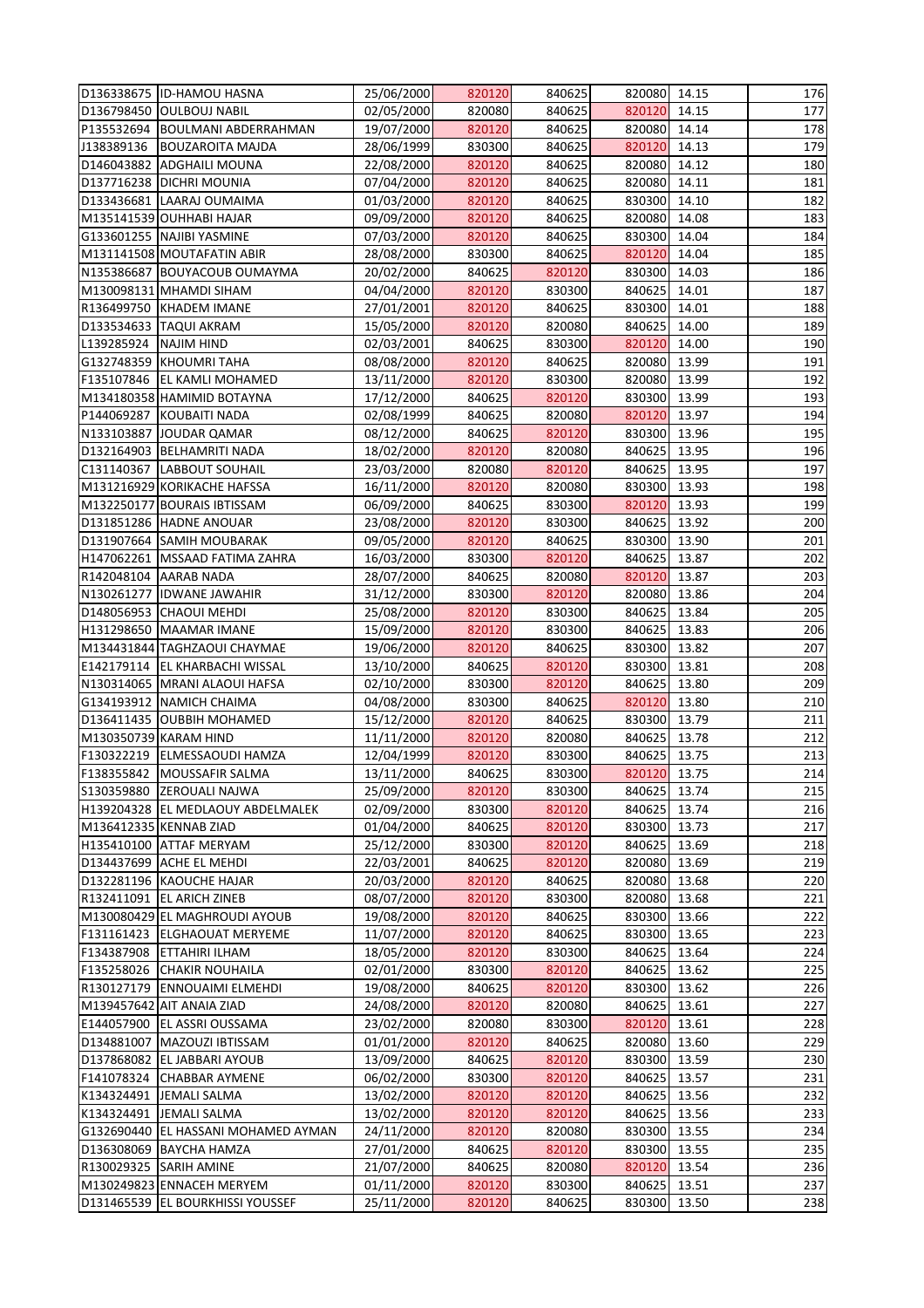|            | P137525673 SALIOUI DINA                 | 06/07/2000 | 840625 | 820120 | 820080       | 13.50 | 239 |
|------------|-----------------------------------------|------------|--------|--------|--------------|-------|-----|
|            | D138338359 AMGROUD FATIMA               | 17/08/2000 | 840625 | 830300 | 820120       | 13.50 | 240 |
|            | F135333262 BELLAGH HAMZA                | 31/12/2000 | 840625 | 830300 | 820120       | 13.50 | 241 |
| J110068499 | <b>MOUILK RIYAD</b>                     | 13/06/2000 | 820120 | 830300 | 840625       | 13.45 | 242 |
|            | R138575550 NAMOULI KHOULOUD             | 23/02/2001 | 820120 | 840625 | 820080       | 13.44 | 243 |
|            | N130386718 LAGZIRI ASMAE                | 05/09/2000 | 840625 | 820120 | 830300       | 13.44 | 244 |
|            | M131141540 BABA ICHRAQ                  | 01/10/2000 | 840625 | 830300 | 820120       | 13.43 | 245 |
|            | D136340989 BOUHAIK FATIHA               | 21/05/2000 | 820120 | 840625 | 830300       | 13.41 | 246 |
|            | G132504404 BOUANGA YOUNESS              | 22/09/2000 | 830300 | 820120 | 840625       | 13.41 | 247 |
|            | P110130673 AIT SAID KHOLOUD             | 10/06/2000 | 820080 | 830300 | 820120       | 13.41 | 248 |
|            | M145000502 HARCHI ZYAD                  | 28/12/2000 | 820120 | 820080 | 840625       | 13.38 | 249 |
|            | M135528522 SOUAD FADILI                 | 05/01/2001 | 820120 | 840625 | 820080       | 13.38 | 250 |
|            | F133404892 ZEMMOURI CHARAFEDDINE        | 11/12/2000 | 830300 | 820120 | 840625       | 13.38 | 251 |
|            | R147037723 KOUMIRA ANAS                 | 30/01/2000 | 840625 | 820120 | 830300       | 13.38 | 252 |
|            | R138603078 MIR KHAOULA                  | 31/10/2000 | 840625 | 830300 | 820120       | 13.37 | 253 |
|            | F143080028 ABBOUBI IKRAM                | 09/05/2001 | 830300 | 820120 | 820080       | 13.36 | 254 |
|            |                                         |            |        |        |              |       | 255 |
|            | F137379436   MASROUR SALMA              | 31/10/2000 | 820120 | 840625 | 820080       | 13.35 |     |
|            | D137164909 BENDAB NADA                  | 17/10/2000 | 840625 | 820120 | 820080       | 13.35 | 256 |
|            | M130109853 BOUAZZAOUI MOHAMED           | 01/01/2001 | 840625 | 820120 | 830300       | 13.32 | 257 |
|            | S138319004   TAZROUT RABAB              | 24/02/2000 | 840625 | 820120 | 820080       | 13.31 | 258 |
|            | P136501935   OULAD BEN LAHCEN ILIASS    | 27/12/2000 | 840625 | 820120 | 830300       | 13.30 | 259 |
| F135326359 | JABARI CHAIMAA                          | 06/08/2000 | 820120 | 820080 | 840625       | 13.28 | 260 |
|            | M136143535 HARISS IMANE                 | 11/05/2000 | 820120 | 840625 | 820080       | 13.28 | 261 |
|            | M147025836 ABDESSADEK IBTISSAM          | 03/07/2000 | 820120 | 840625 | 830300       | 13.27 | 262 |
|            | F133164388 SAKA ABDERRAHMANE            | 28/08/2000 | 840625 | 820120 | 830300       | 13.27 | 263 |
|            | K138100238  TADRI YASSINE               | 11/12/2000 | 820120 | 830300 | 840625       | 13.26 | 264 |
|            | D137750499 ESSAMLALI HANANE             | 24/09/2000 | 820120 | 820080 | 840625       | 13.25 | 265 |
|            | F138366356   FALA NEJOUA                | 10/08/2000 | 830300 | 820120 | 840625       | 13.25 | 266 |
| E130098347 | <b>CHARIF FATIMA</b>                    | 28/12/1999 | 840625 | 820120 | 830300       | 13.25 | 267 |
| J132368461 | <b>SABBAR YOUSSRA</b>                   | 04/01/2001 | 820120 | 840625 | 830300       | 13.23 | 268 |
|            | R146067475   BENZARI NAWFAL             | 05/10/2000 | 830300 | 820120 | 820080       | 13.23 | 269 |
|            | P139441938 EL ADLOUNI AHMED             | 16/12/2000 | 840625 | 820120 | 830300 13.23 |       | 270 |
| J132204918 | <b>BOUSSOUGA YOUSSEF</b>                | 30/03/2000 | 840625 | 820120 | 830300       | 13.23 | 271 |
|            | L131285918 ZOULI IMANE                  | 11/10/2000 | 840625 | 830300 | 820120       | 13.21 | 272 |
|            | R135936683 MOUCHTAQ SOUKAINA            | 05/09/2000 | 820120 | 830300 | 840625       | 13.20 | 273 |
| S139425306 | <b>NEJJAR HAMZA</b>                     | 17/12/2000 | 820120 | 840625 | 830300       | 13.15 | 274 |
|            | R132231292 AOUZAL KHADIJA               | 06/07/1997 | 830300 | 820120 | 820080       | 13.15 | 275 |
|            | D136749853 NAIT BIHI MAROUANE           | 20/06/2000 | 820120 | 830300 | 840625       | 13.13 | 276 |
|            | R137779657   DIRAR FATIMA-EZZAHRA       | 10/02/2000 | 820120 | 840625 | 830300       | 13.13 | 277 |
|            | M144070405 MEFTAH AHMED                 | 29/05/2000 | 840625 | 820120 | 830300       | 13.09 | 278 |
|            | D138308081   MAHNAOUI WALAA             | 13/02/2001 | 820120 | 830300 | 840625       | 13.08 | 279 |
| S139401419 | <b>IKAN SAMIR</b>                       | 04/12/2000 | 820120 | 820080 | 840625       | 13.08 | 280 |
| J130038417 | <b>ELGARWAOUI WIAME</b>                 | 30/10/2000 | 820120 | 840625 | 830300       | 13.08 | 281 |
|            | M130222210 OUBENALI MAHDI               | 27/07/2000 | 840625 | 820120 | 830300       | 13.07 | 282 |
|            | P138437971   BOURAISSI SIMOHAMED        | 10/01/2000 | 820120 | 840625 | 830300       | 13.06 | 283 |
|            | R136603933 NAFKI KHAOULA                | 07/05/2000 | 830300 | 820120 | 840625       | 13.06 | 284 |
|            | C132110649 EL HANI WISSAL               | 07/02/2001 | 840625 | 820120 | 830300       | 13.05 | 285 |
|            | M130035287 OUHBI SAFAE                  | 04/02/2001 | 820080 | 830300 | 820120       | 13.05 | 286 |
|            | F133343124  LEBHAL ZAKARIA              | 07/04/2000 | 820120 | 820080 | 830300       | 13.04 | 287 |
|            | M139214177 SMOUNI HAMZA                 | 10/10/2000 | 840625 | 820120 | 830300       | 13.04 | 288 |
|            | P148057540 GUEDDOUR MOHAMED             | 11/01/2000 | 820120 | 840625 | 830300       | 13.03 | 289 |
|            | Z184503533   MALLAK MOHAMMED            | 02/09/1990 | 820120 | 840625 | 820080       | 13.02 | 290 |
|            | R135503222 EL HALFAOUI YOUNES           | 15/07/2000 | 840625 | 830300 | 820120       | 13.02 | 291 |
|            | F130385256 MARSLI RAYANE                | 23/04/2000 | 820120 | 840625 | 830300       | 13.01 | 292 |
| J139111124 | RAZZAK FATIMA ZAHRA                     | 06/09/2000 | 840625 | 820120 | 830300       | 13.01 | 293 |
| K137341889 | MANSOUHI OUMAIMA                        | 22/04/2000 | 820120 | 840625 | 820080       | 13.00 | 294 |
|            | D138383524   BEN-GRA EL-MEHDI           | 12/01/2000 | 820120 | 840625 | 830300       | 12.99 | 295 |
|            | P149003013   MSSASSI MOHAMED ABDESSAMAD | 23/03/2001 | 820120 | 830300 | 820080       | 12.98 | 296 |
| P132535391 | MAADI MOHAMED REDA                      | 22/04/2001 | 840625 | 820120 | 830300       | 12.98 | 297 |
| E139051934 | <b>AMMAR SAIDA</b>                      | 01/08/2000 | 840625 | 820120 | 830300       | 12.98 | 298 |
|            | N130175047 EL-HAMDANI CHARAFA           | 03/06/2000 | 820120 | 840625 | 830300       | 12.97 | 299 |
|            | C132140443 ZARYOUH MOHAMED              | 22/11/2000 | 820120 | 840625 | 830300       | 12.96 | 300 |
|            | H130026615 AFEZYOUM CHAMS               | 22/07/2000 | 840625 | 830300 | 820120 12.96 |       | 301 |
|            |                                         |            |        |        |              |       |     |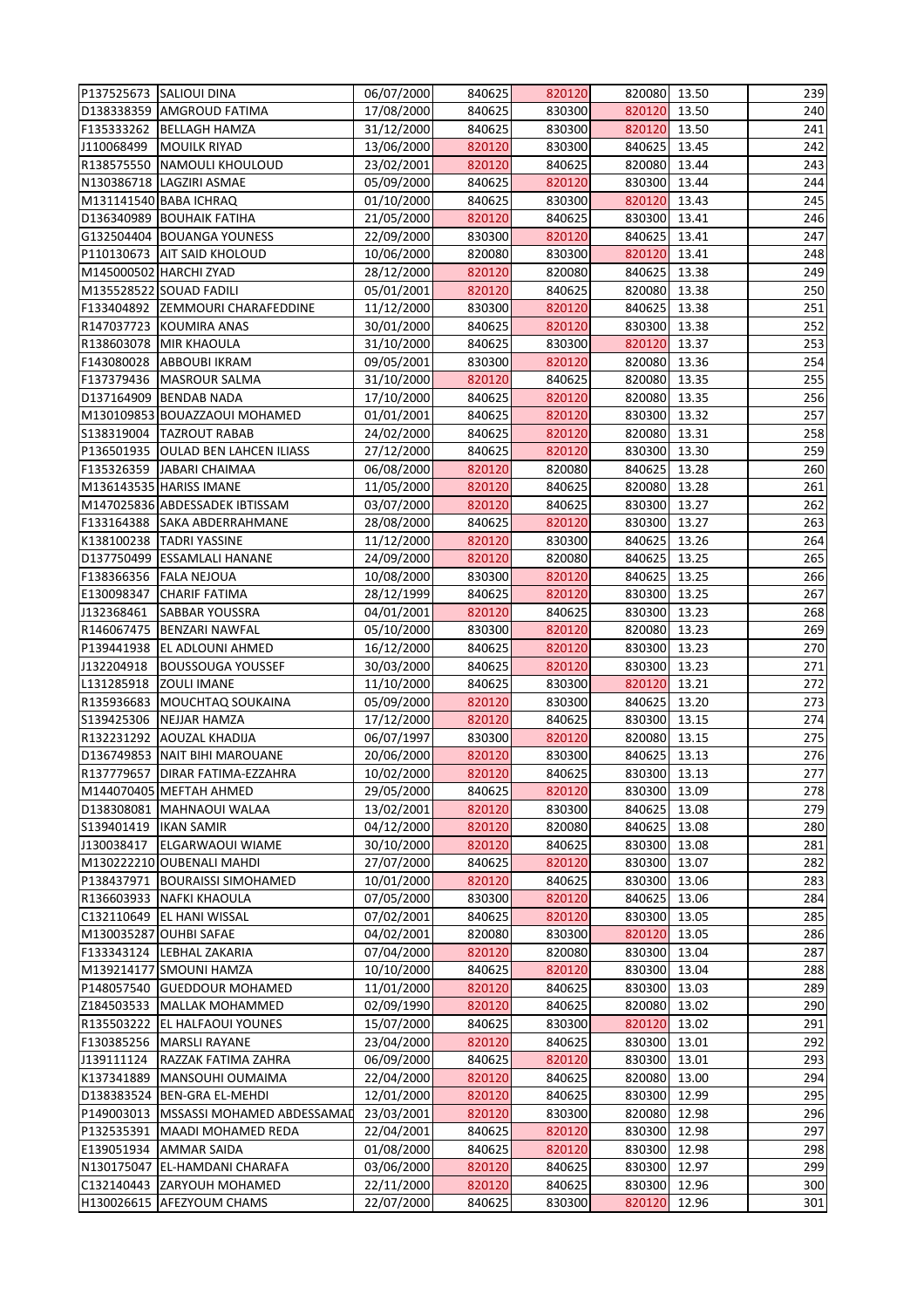| M142000545 BOUTAQQA HAFSA             | 01/01/2001 | 820120           | 840625 | 830300       | 12.95          | 302 |
|---------------------------------------|------------|------------------|--------|--------------|----------------|-----|
| M131216099 BAHNINI OUMAIMA            | 22/02/2001 | 840625           | 820120 | 820080       | 12.94          | 303 |
| E138176631 AIDOUNI ILHAM              | 06/05/2000 | 820120           | 820080 | 830300       | 12.93          | 304 |
| E149179032 RAMOU RANIA                | 29/09/2000 | 840625           | 830300 | 820120       | 12.93          | 305 |
| D130097547   MESGUINE MAROUANE        | 18/12/2000 | 820120           | 840625 | 830300       | 12.91          | 306 |
| M130010190 RAJDAOUI SOUKAYNA          | 06/10/2000 | 820120           | 820080 | 840625       | 12.91          | 307 |
| A131006726 BOUYHOUKENE KHADIJA        | 21/08/2000 | 840625           | 820120 | 820080       | 12.89          | 308 |
| J133423048<br>HARAKAT ABDELKADER      | 08/12/2000 | 820120           | 820080 | 830300       | 12.88          | 309 |
| D139577697 EL-HASNAOUY FATIMA         | 02/10/2000 | 820120           | 830300 | 840625       | 12.88          | 310 |
| E142021480   BOUATEL MARYEM           | 31/01/2001 | 830300           | 820120 | 840625       | 12.87          | 311 |
| E140155376 ER RACHIDI MOURAD          | 06/05/1999 | 820080           | 830300 | 820120       | 12.86          | 312 |
| E143137047<br><b>AITOUTAHRA IKRAM</b> | 19/12/2000 | 820120           | 840625 | 830300       | 12.84          | 313 |
| R132422456 MOURAD SALMA               | 12/04/2000 | 820120           | 820080 | 830300       | 12.84          | 314 |
| G138657587 MARZOUG YASSIR             | 15/05/2000 | 820120           | 830300 | 840625       | 12.83          | 315 |
|                                       |            |                  |        |              |                |     |
| D139897903 AARADE MOUNA               | 21/02/2001 | 840625           | 820120 | 820080       | 12.83          | 316 |
| F137118617  BENNIS FEDDOUL ALI        | 19/12/2000 | 830300           | 820080 | 820120       | 12.83          | 317 |
| N137272102 BEN KHAJJI AMAL            | 28/12/1999 | 830300           | 840625 | 820120       | 12.82          | 318 |
| M139463232 BENSLIMANE MAROUA          | 30/07/2000 | 820120           | 830300 | 840625       | 12.81          | 319 |
| B136054920 JOUAQ AZ-EDDINE            | 13/03/2000 | 840625           | 820120 | 820080       | 12.81          | 320 |
| R149009505 CHIKIR OUMAIMA             | 02/07/2000 | 820120           | 830300 | 840625       | 12.80          | 321 |
| R142015905   AMROUN ZAKARIAE          | 16/02/2001 | 820080           | 830300 | 820120       | 12.80          | 322 |
| M138199129 KRAMI TAHA                 | 04/08/2000 | 840625           | 820120 | 830300       | 12.79          | 323 |
| G134522598   TAGHZOULTI MANAL         | 14/10/2000 | 840625           | 820120 | 830300       | 12.79          | 324 |
| D140013711 ADERDOUR RAJA              | 10/12/1999 | 820120           | 840625 | 830300       | 12.77          | 325 |
| R130100160 HOUSNI SALMA               | 29/05/2000 | 830300           | 820120 | 840625       | 12.76          | 326 |
| H130017054 EL MARSSI YOUSSEF          | 19/07/2000 | 820120           | 830300 | 840625       | 12.75          | 327 |
| E147179015 SOUID AHMED AHLAM          | 19/08/2000 | 820120           | 840625 | 830300       | 12.74          | 328 |
| R131478523 MATRAG MAROUANE            | 16/07/2000 | 840625           | 820080 | 820120       | 12.74          | 329 |
| R130186867 ALLALI HOURIA              | 16/05/2000 | 820120           | 840625 | 830300       | 12.73          | 330 |
| M132132055 AIT OUASAGOU ILIAS         | 09/10/2000 | 820120           | 820080 | 830300       | 12.73          | 331 |
| J133498966 ATTO HIBA                  | 20/11/2000 | 830300           | 820120 | 820080       | 12.73          | 332 |
| P120057649   BEN ABDELLAH SOUAD       | 12/11/1999 | 820120           | 830300 | 840625       | 12.71          | 333 |
| E149031368 CHEMRAH HAFSSA             | 15/07/1999 | 830300           | 820120 | 820080       | 12.71          | 334 |
| D135807270 BOUJLID MOHAMMED           | 01/07/2000 | 840625           | 820120 | 820080       | 12.70          | 335 |
| P131459619   EL MANSOURI NOUHAILA     | 03/01/2001 | 840625           | 820080 | 820120       | 12.69          | 336 |
| D140041888 ELHODYFY FATIMA            | 09/08/2000 | 820120           | 840625 | 830300       | 12.68          | 337 |
| G133615715 BENBARKA IYSSA             | 13/02/2000 | 840625           | 820120 | 830300       | 12.68          | 338 |
| M120083667 MEZDI WISSAL               | 09/07/2000 | 840625           | 820120 | 830300       | 12.68          | 339 |
| G145010514 ETTALIB OMAIMA             | 05/05/2000 | 820120           | 830300 | 840625       | 12.65          | 340 |
| E130133356   BZIOUA SIHAM             | 12/06/2000 | 840625           | 820120 | 830300       | 12.65          | 341 |
| D138784913   MOUISSET WIAME           | 12/10/2000 | 820120           | 830300 | 840625       | 12.63          | 342 |
| E143125871 MJAHED MANAL               | 02/08/2000 | 820120           | 840625 | 820080       | 12.63          | 343 |
|                                       |            | 830300           |        |              | 12.63          | 344 |
| H130215453   MEHDAOUI HAFSA           | 24/03/2001 |                  | 820120 | 840625       |                |     |
| J130477883<br><b>BELEJTIT SALMA</b>   | 22/08/2000 | 820120<br>820120 | 840625 | 830300       | 12.62<br>12.62 | 345 |
| M138420981 HAMEDOUN MOHAMED           | 09/03/2000 |                  | 840625 | 830300       |                | 346 |
| R130269724   BALLAOUI SALMA           | 01/03/2000 | 820120           | 840625 | 830300       | 12.61          | 347 |
| D134335913   BENTALEB HICHAM          | 02/03/2000 | 840625           | 830300 | 820120       | 12.59          | 348 |
| P131497804 HALIM YASSINE              | 02/10/2000 | 820120           | 830300 | 840625       | 12.57          | 349 |
| F139107922 BELKACEM FATINE            | 23/01/2001 | 820120           | 830300 | 840625       | 12.57          | 350 |
| N136310689  TOUTANE ABDELLAH          | 04/02/2000 | 840625           | 830300 | 820120       | 12.57          | 351 |
| H138387894 EL FANTROUSSI MARYAM       | 18/04/1998 | 820120           | 840625 | 820080       | 12.54          | 352 |
| J135096891<br><b>AGBANI DOUAA</b>     | 11/09/2000 | 820120           | 840625 | 830300       | 12.52          | 353 |
| R134590655   FAKHIR MOHAMMED          | 13/07/2000 | 820120           | 830300 | 820080       | 12.51          | 354 |
| R131462336 ABDERRAZIK HIND            | 07/10/2000 | 820120           | 830300 | 820080       | 12.49          | 355 |
| E134090792 ZERKI YASSIN               | 05/07/2000 | 840625           | 820120 | 830300       | 12.48          | 356 |
| P133458942   BAKKALI MOHAMED AMINE    | 27/03/2000 | 820120           | 840625 | 830300       | 12.47          | 357 |
| K137315223 ETTALBI FATIMA- EZZAHRA    | 16/06/2000 | 820120           | 840625 | 830300       | 12.47          | 358 |
| D134807276 EL HADDAD YASSINE          | 27/02/2001 | 830300           | 840625 | 820120       | 12.47          | 359 |
| R135406322 ENNABIH BASSAM             | 02/01/2001 | 820120           | 830300 | 820080       | 12.46          | 360 |
| N135334942   HAYANI KAOUTAR           | 01/08/1999 | 820120           | 840625 | 830300       | 12.46          | 361 |
| D135771161 EL HAOUTI MOHAMED AKRAM    | 02/11/2000 | 820080           | 820120 | 840625       | 12.45          | 362 |
| M131527559 OURAHMA YOUNES             | 02/10/2000 | 830300           | 820120 | 840625       | 12.44          | 363 |
| M133535809 LAADIM FATIMA-ZAHRAE       | 13/03/2000 | 840625           | 830300 | 820120 12.44 |                | 364 |